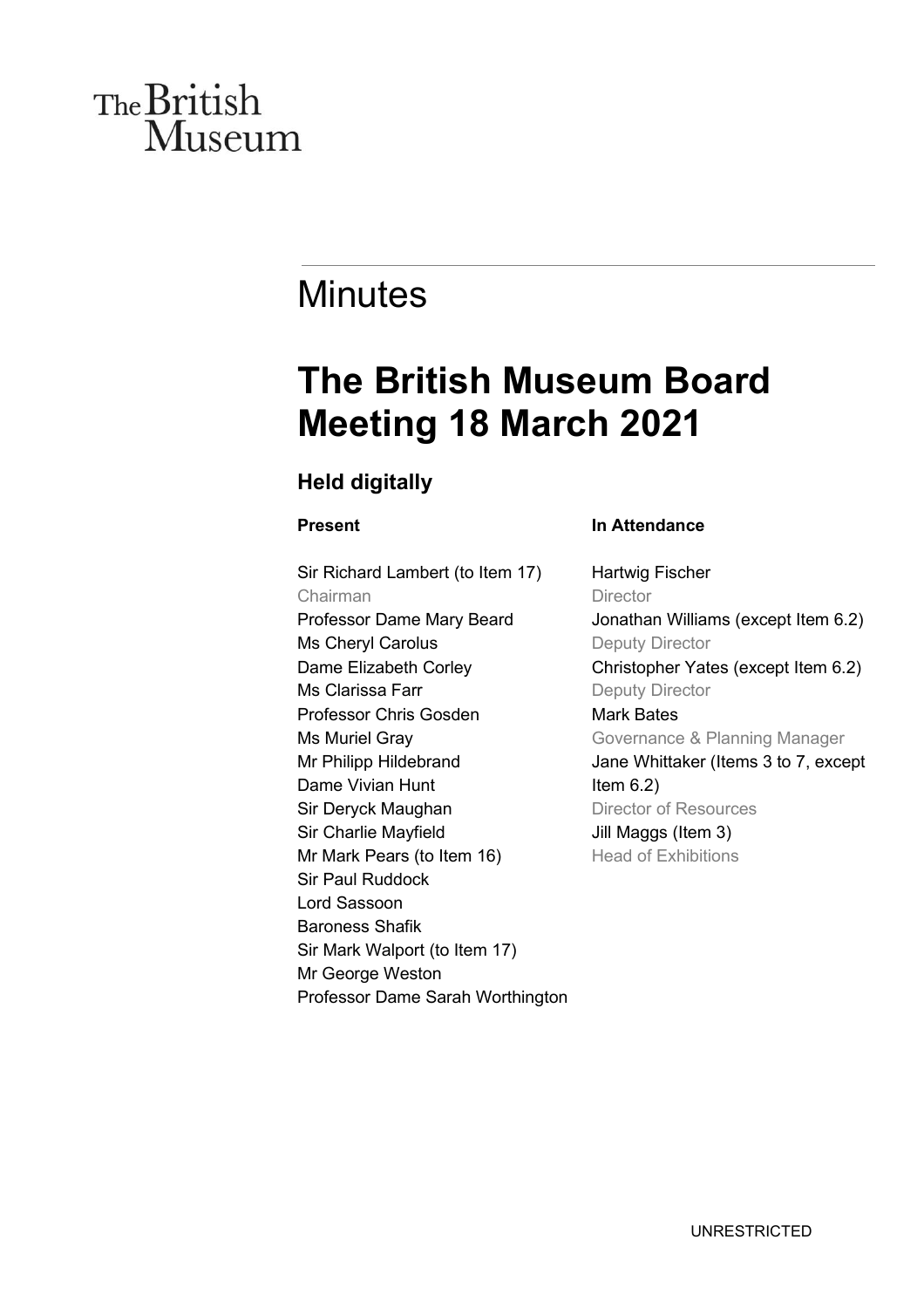#### **1. Apologies**

1.1 Apologies had been received from Patricia Cumper and Grayson Perry.

#### **2. Declaration of Interests**

2.1 No interests were declared.

#### *For Discussion*

#### **3. Exhibitions**

3.1 Jill Maggs gave a presentation on the Museum's exhibition programme.

#### **4. COVID-19 update**

- 4.1 Jane Whittaker reported on the Museum's planning for re-opening.
- 4.2 Jane Whittaker reported that capital funding had been secured from DCMS for 2021/22, and that a decision on additional support to compensate for the impact of COVID-19 was awaited.

#### *For Approval*

#### **5. Budget and Operating Plan 2021/22**

5.1 The Board approved the Budget and Operating Plan for 2021/22, recognising that full details about government funding had not yet been received. The Board asked that the Standing Committee should be kept informed on progress in balancing the budget.

#### **6. British Museum reserves and grants**

6.1 The Board approved revisions to the Reserves policy, and the retention of the designation of any BM Publications funds held at year-end as part of the unrestricted Trust Funds.

Christopher Yates, Jonathan Williams and Jane Whittaker left the meeting for Item 6.2 *because they were Directors of the British Museum Company (BMCo).* 

6.2 Having carefully considered whether it would be for the overall benefit of and in the best interests of the Museum, the Board approved a grant request from the Directors of the BMCo to support it in its work of advancing the charitable objects of the British Museum, and in recognition of the impact of the COVID-19 pandemic. It was agreed that the Standing Committee would receive reports on expenditure of the grant.

*Item 7 constituted a meeting of the British Museum Friends Board.* 

#### **7. British Museum Friends**

- 7.1 The BMF Board approved the Budget for 2021/22.
- 7.2 The BMF Board confirmed approval of the current Reserves policy.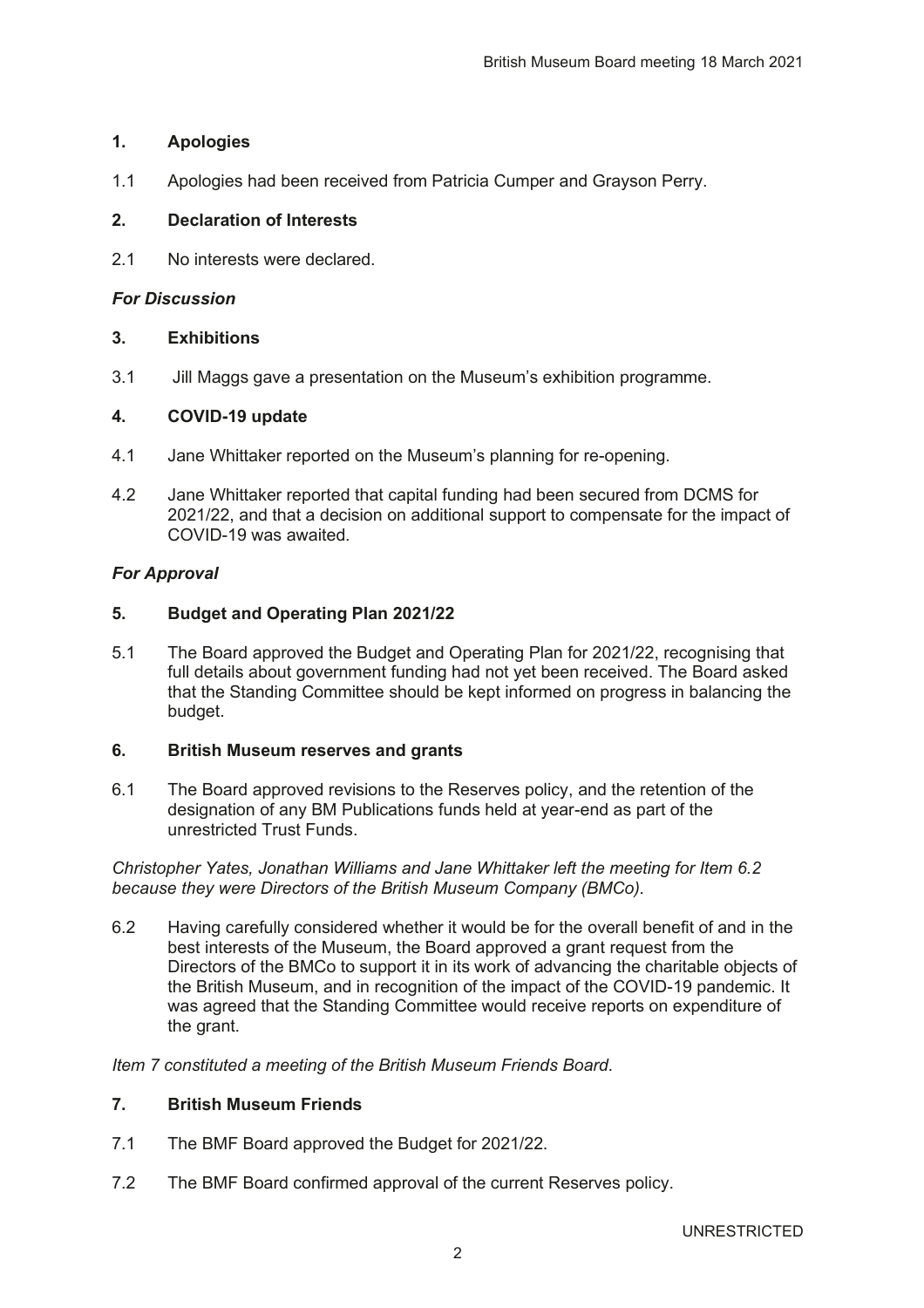- 7.3 The BMF Board approved the designation of a resilience fund to deal with current uncertainties.
- 7.4 The BMF Board decided that there were insufficient funds available to make a grant to the British Museum.

#### **8. Acquisition**

8.1 The Board approved the acquisition by bequest of the Thomas Collection of German stoneware and tin-glaze wares.

#### *Standing Business*

#### **9. Minutes**

9.1 The minutes of the Board meetings held on 3 December 2020 were approved as a true record of the meeting. There were no matters arising.

#### **10.** Chairman's Report

- 10.1 The Chairman provided an update on the current Trustee recruitment campaign being conducted by DCMS.
- 10.2 The Chairman reported on his recent meeting with The Queen's Private Secretary to discuss a successor to Cheryl Carolus.
- 10.3 The Chairman advised the Trustees that the annual away meeting would be held at the Museum from 1 to 2 October.
- 10.4 The Chairman thanked Trustees for their input to the Museum's thinking about its future in a post-pandemic world.

#### **11. Management Report**

- 11.1 The Board noted the report.
- 11.2 The Director provided information on the Museum's digital engagement over the past year, gave an update on communications and an update on the *Reimagining the British Museum project.*
- 11.3 Jonathan Williams provided an update on the care of the collection.

#### **12. Committee reports**

- 12.1 Vivian Hunt reported that Nigel Boardman was welcomed back at the January Audit Committee meeting as a co-opted member. The COVID risk register was reviewed; the external audit strategy was agreed; the deferral of a number of planned internal audit reviews because of the pandemic was agreed; and there was discussion of staff resilience. At the meeting held earlier in the day, there was a review of the management of BM\_ARC risks. Hywel Ball had been reappointed as a co-opted member for a second term.
- 12.2 Minouche Shafik reported that Nominations and Remuneration Committee meeting held earlier in the day had discussed findings from the Board performance review;